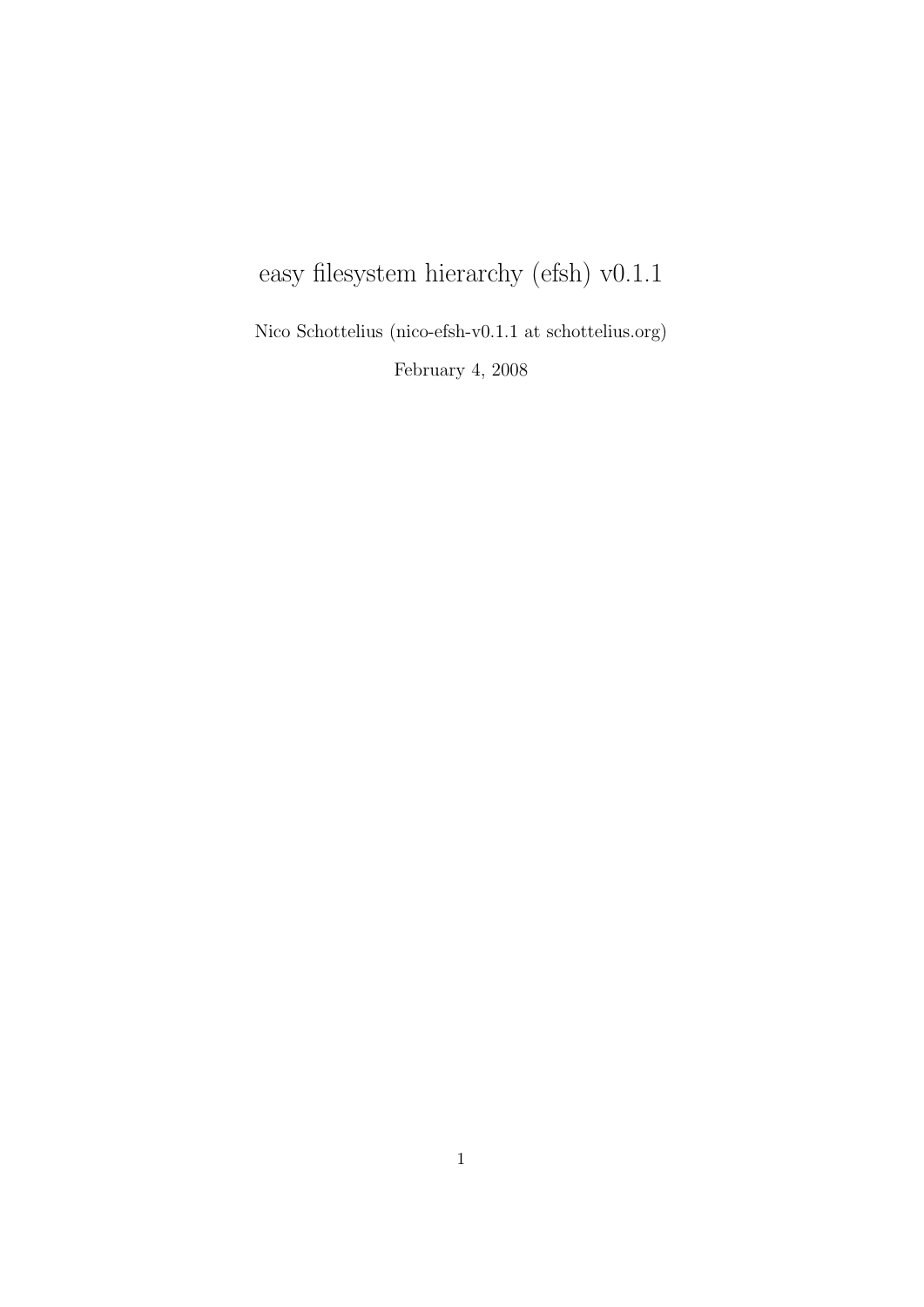## Contents

| 1                |                                                          | Preamble   | $\overline{4}$ |  |  |  |  |  |
|------------------|----------------------------------------------------------|------------|----------------|--|--|--|--|--|
|                  | 1.1                                                      | Motivation | $\overline{4}$ |  |  |  |  |  |
|                  | 1.2                                                      |            | $\overline{4}$ |  |  |  |  |  |
|                  | 1.3                                                      |            | $\overline{4}$ |  |  |  |  |  |
|                  | 1.4                                                      |            | $\overline{4}$ |  |  |  |  |  |
|                  | 1.5                                                      |            | $\overline{4}$ |  |  |  |  |  |
|                  | 1.6                                                      |            | $\overline{4}$ |  |  |  |  |  |
| $\boldsymbol{2}$ | $\overline{\mathbf{4}}$<br>The easy filesystem hierarchy |            |                |  |  |  |  |  |
|                  | $2.1\,$                                                  |            | $\overline{4}$ |  |  |  |  |  |
|                  | 2.2                                                      | Usability  | $\overline{4}$ |  |  |  |  |  |
|                  | 2.3                                                      |            | $\bf 5$        |  |  |  |  |  |
|                  | 2.4                                                      |            | $\overline{5}$ |  |  |  |  |  |
| 3                |                                                          | The paths  | $\overline{5}$ |  |  |  |  |  |
|                  | 3.1                                                      |            | $\overline{5}$ |  |  |  |  |  |
|                  | 3.2                                                      |            | $\overline{5}$ |  |  |  |  |  |
|                  | 3.3                                                      |            | $\overline{5}$ |  |  |  |  |  |
|                  | 3.4                                                      |            | $\overline{5}$ |  |  |  |  |  |
|                  |                                                          | 3.4.1      | $\overline{5}$ |  |  |  |  |  |
|                  | 3.5                                                      |            | 6              |  |  |  |  |  |
|                  |                                                          | 3.5.1      | 6              |  |  |  |  |  |
|                  |                                                          | 3.5.2      | 6              |  |  |  |  |  |
|                  |                                                          | 3.5.3      | 6              |  |  |  |  |  |
|                  | 3.6                                                      |            | 6              |  |  |  |  |  |
|                  | 3.7                                                      |            | 6              |  |  |  |  |  |
|                  | 3.8                                                      |            | 6              |  |  |  |  |  |
|                  | 3.9                                                      |            | 6              |  |  |  |  |  |
|                  |                                                          |            | 6              |  |  |  |  |  |
|                  |                                                          |            | 6              |  |  |  |  |  |
|                  |                                                          |            | 7              |  |  |  |  |  |
|                  |                                                          |            | $\overline{7}$ |  |  |  |  |  |
|                  |                                                          |            | $\overline{7}$ |  |  |  |  |  |
|                  |                                                          |            | $\overline{7}$ |  |  |  |  |  |
|                  |                                                          |            | $\overline{7}$ |  |  |  |  |  |
|                  |                                                          |            | $\overline{7}$ |  |  |  |  |  |
|                  |                                                          |            | $\overline{7}$ |  |  |  |  |  |
|                  |                                                          |            | $\overline{7}$ |  |  |  |  |  |
|                  |                                                          |            | 7              |  |  |  |  |  |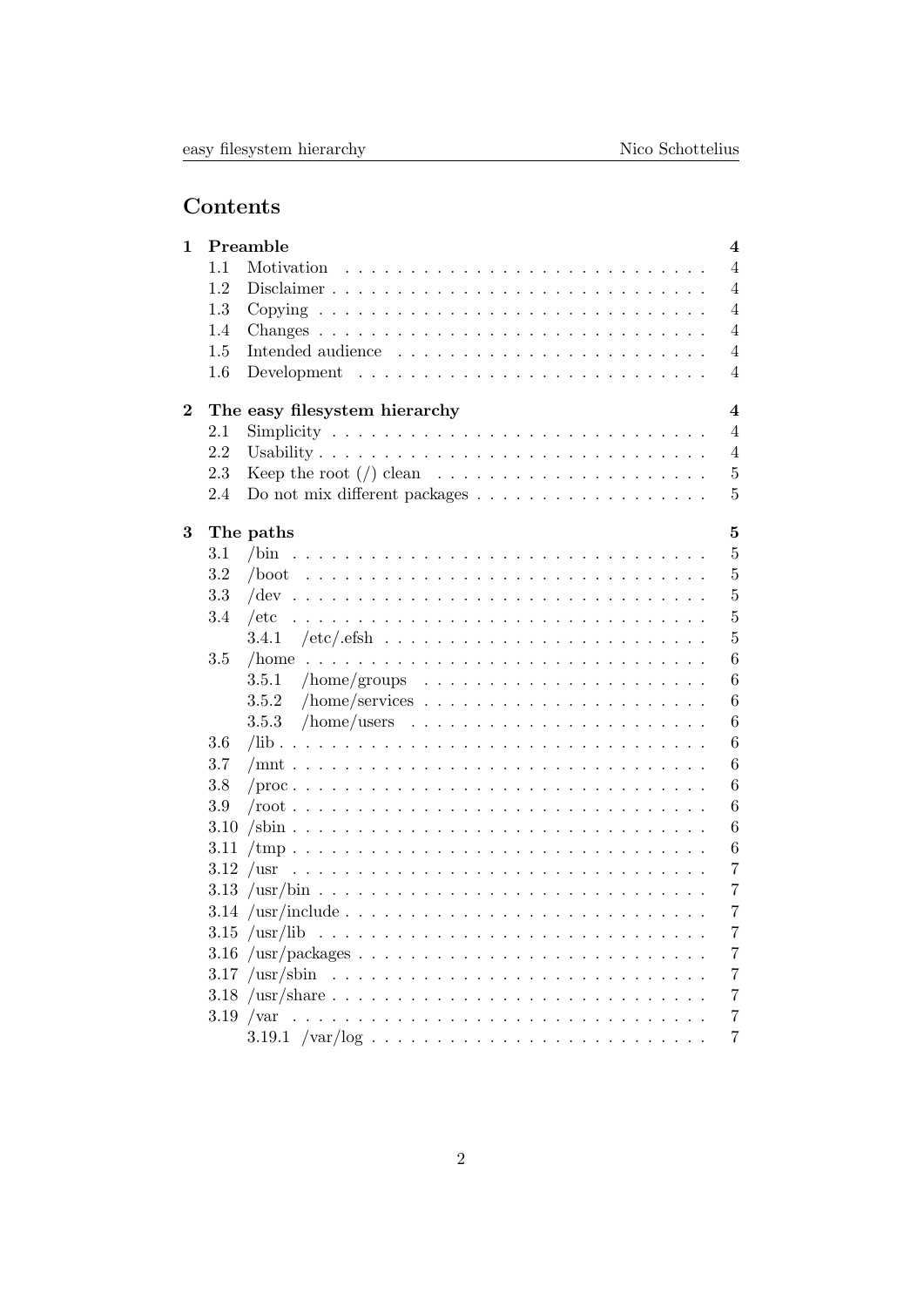| easy filesystem hierarchy |  |
|---------------------------|--|
|                           |  |

| 4 |                 | Operating specific paths                                                              | 8  |  |  |  |
|---|-----------------|---------------------------------------------------------------------------------------|----|--|--|--|
|   | 4.1             | Linux                                                                                 | 8  |  |  |  |
|   |                 |                                                                                       | 8  |  |  |  |
| 5 | Obsoleted paths |                                                                                       |    |  |  |  |
|   | 5.1             |                                                                                       | 8  |  |  |  |
|   | 5.2             |                                                                                       | 8  |  |  |  |
|   | 5.3             |                                                                                       | 8  |  |  |  |
|   | 5.4             |                                                                                       | 8  |  |  |  |
| 6 | Misc<br>8       |                                                                                       |    |  |  |  |
|   | 6.1             |                                                                                       | 8  |  |  |  |
|   |                 | 6.1.1                                                                                 | 8  |  |  |  |
|   |                 | 6.1.2                                                                                 | 8  |  |  |  |
|   |                 | 6.1.3                                                                                 | 9  |  |  |  |
|   |                 | $/ \text{home/services/ftp} \dots \dots \dots \dots \dots \dots \dots \dots$<br>6.1.4 | 9  |  |  |  |
|   |                 | /home/services/www/nico/org/schottelius/unix/www<br>6.1.5                             | 9  |  |  |  |
|   |                 | 6.1.6<br>$\sqrt{\text{usr}}/\text{packages}/\text{eboard-1.0.4}$                      | 9  |  |  |  |
|   |                 | 6.1.7                                                                                 | 9  |  |  |  |
|   |                 | $\sqrt{\text{usr}}/\text{packages}/\text{wmi-hg-20071102.1}$<br>6.1.8                 | 9  |  |  |  |
|   |                 | $\frac{\text{w}}{\text{w}}$ /usr/packages/xscreensaver-5.04/libexec/*<br>6.1.9        | 9  |  |  |  |
|   | 6.2             |                                                                                       | 9  |  |  |  |
|   | 6.3             |                                                                                       | 9  |  |  |  |
|   | 6.4             |                                                                                       | 10 |  |  |  |
|   |                 | v0.1.1: $(4th$ of February 2008)<br>6.4.1                                             | 10 |  |  |  |
|   |                 | v0.1: Initial release (4th of February 2008) $\ldots \ldots$<br>6.4.2                 | 10 |  |  |  |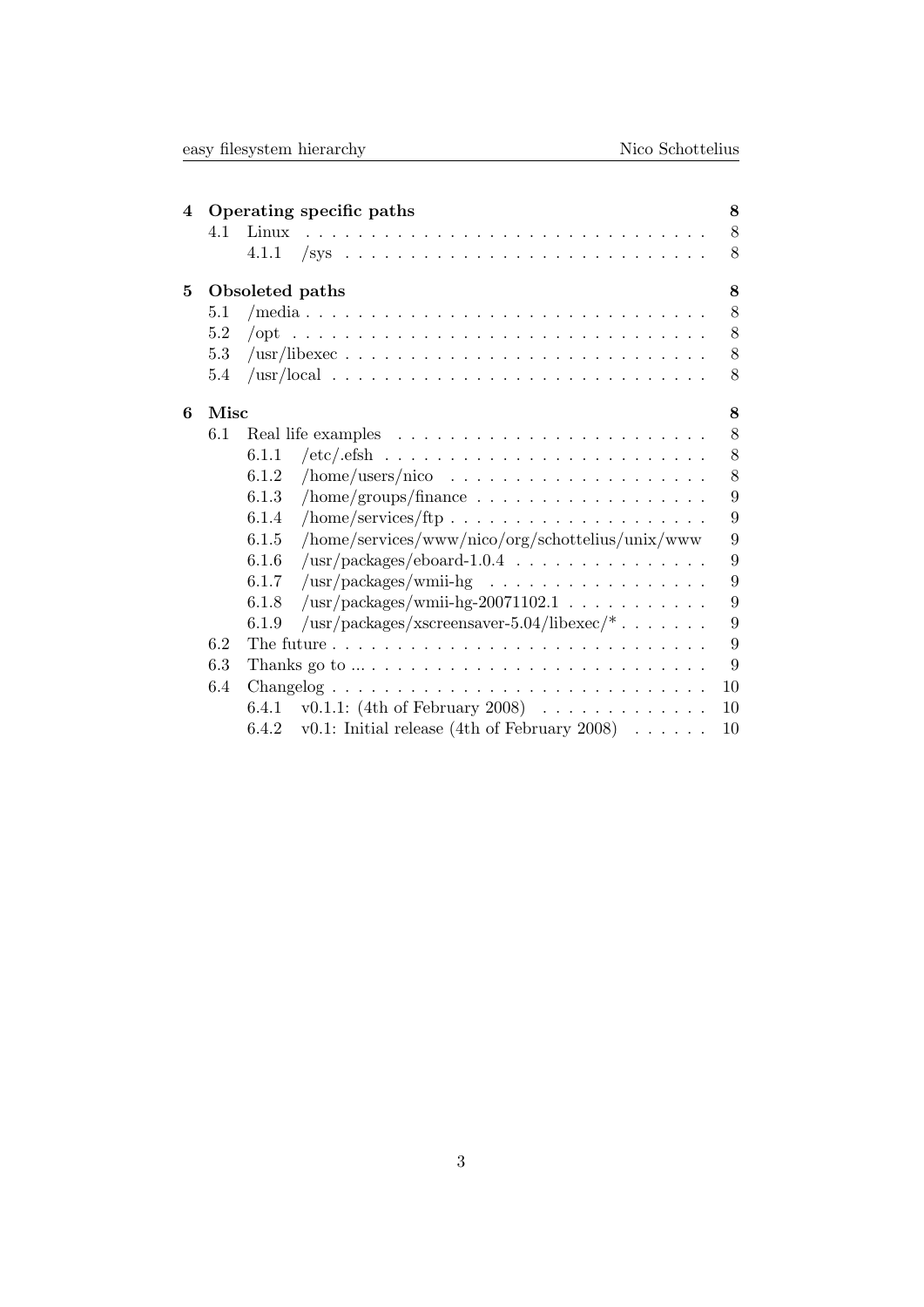## 1 Preamble

## 1.1 Motivation

Current Linux FHS is too complex. I want something short, that is easy to understand and maintain.

## 1.2 Disclaimer

This document is a pre-release.

## 1.3 Copying

Feel free to copy it unmodified.

## 1.4 Changes

Send changes to me via e-mail. Preferred in diff -u format to the LAT<sub>EX</sub> source.

## 1.5 Intended audience

Sysadmins and Unix operating system creators.

## 1.6 Development

The source can be accessed via git:

- http://unix.schottelius.org/cgi-bin/gitweb.cgi
- http://unix.schottelius.org/git/wichtige-dokumente.git

## 2 The easy filesystem hierarchy

The main ideas of efsh, what it is about and how it looks like.

## 2.1 Simplicity

Todays system tend to get more complex, resulting in unmaintainable status. Thus the base of your system must be as easy to understand as possible.

## 2.2 Usability

Admins are lazy and they need something they can remember intuitively.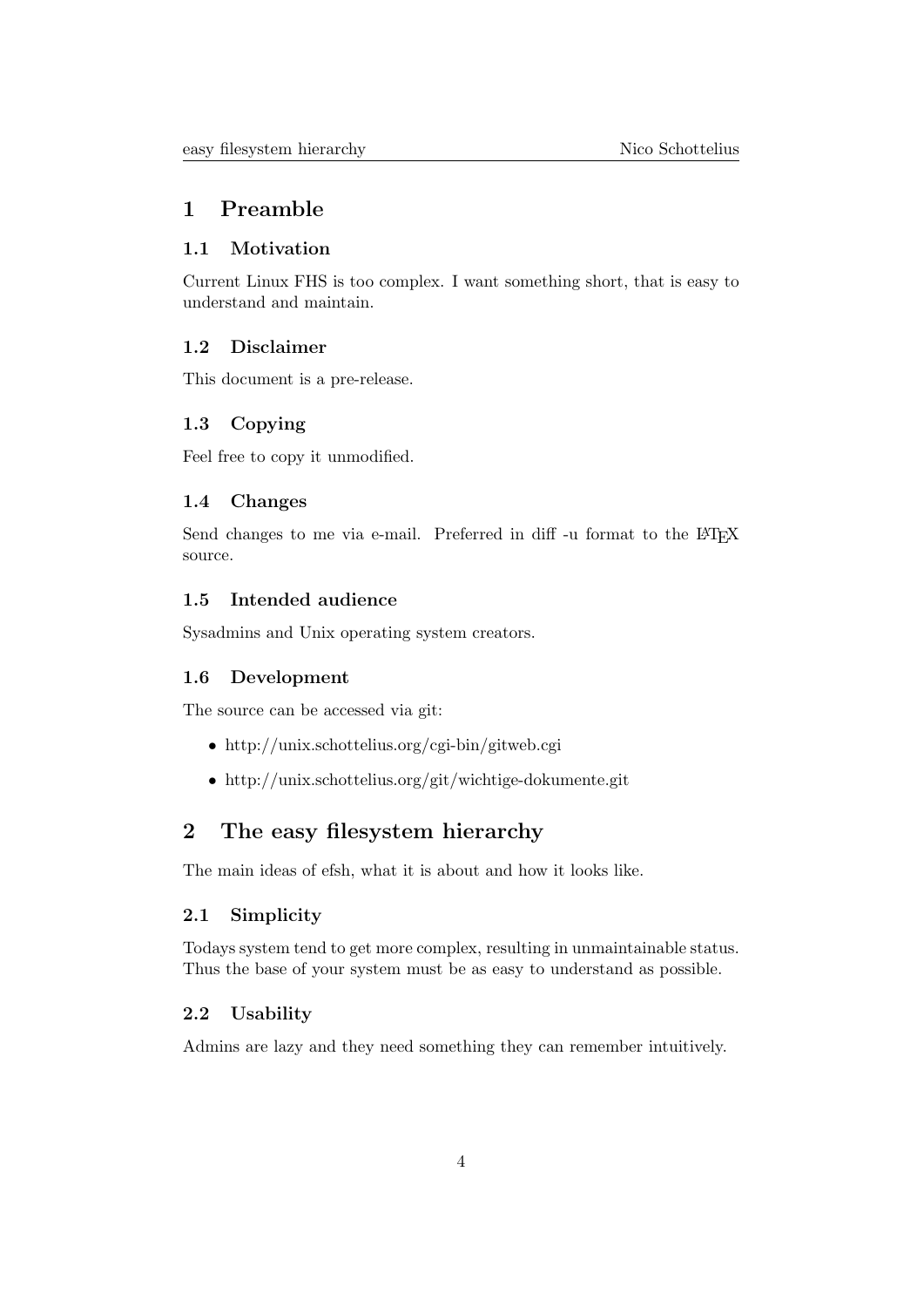#### 2.3 Keep the root (/) clean

The root is seen in almost all situations and should contain only the essential directories. There should be no files in the root.

## 2.4 Do not mix different packages

Each software package should have its own area. So you can

- rm -rf it easily,
- see what files belong to it and
- install many different (or even same) versions in parallel.

## 3 The paths

Now it is time to define, what belongs to where.

## 3.1 /bin

Contains only basic binaries.

## 3.2 /boot

Contains system specific boot files and configuration.

#### 3.3 /dev

Contains the device files.

### 3.4 /etc

Contains only essential configuration files.

## 3.4.1 /etc/.efsh

Contains the version of efsh the filesystem hierarchy is compliant to. As I really recommend to not pollute basic directories, I use a dot-file<sup>1</sup>. This is necessary, because we need to place some kind of information file into the filesystem, that is early and easily available, so tools can detect the efsh version.

<sup>&</sup>lt;sup>1</sup>Files starting with a dot  $("")$  are hidden files in Unix operating systems and not shown in a standard directory listing.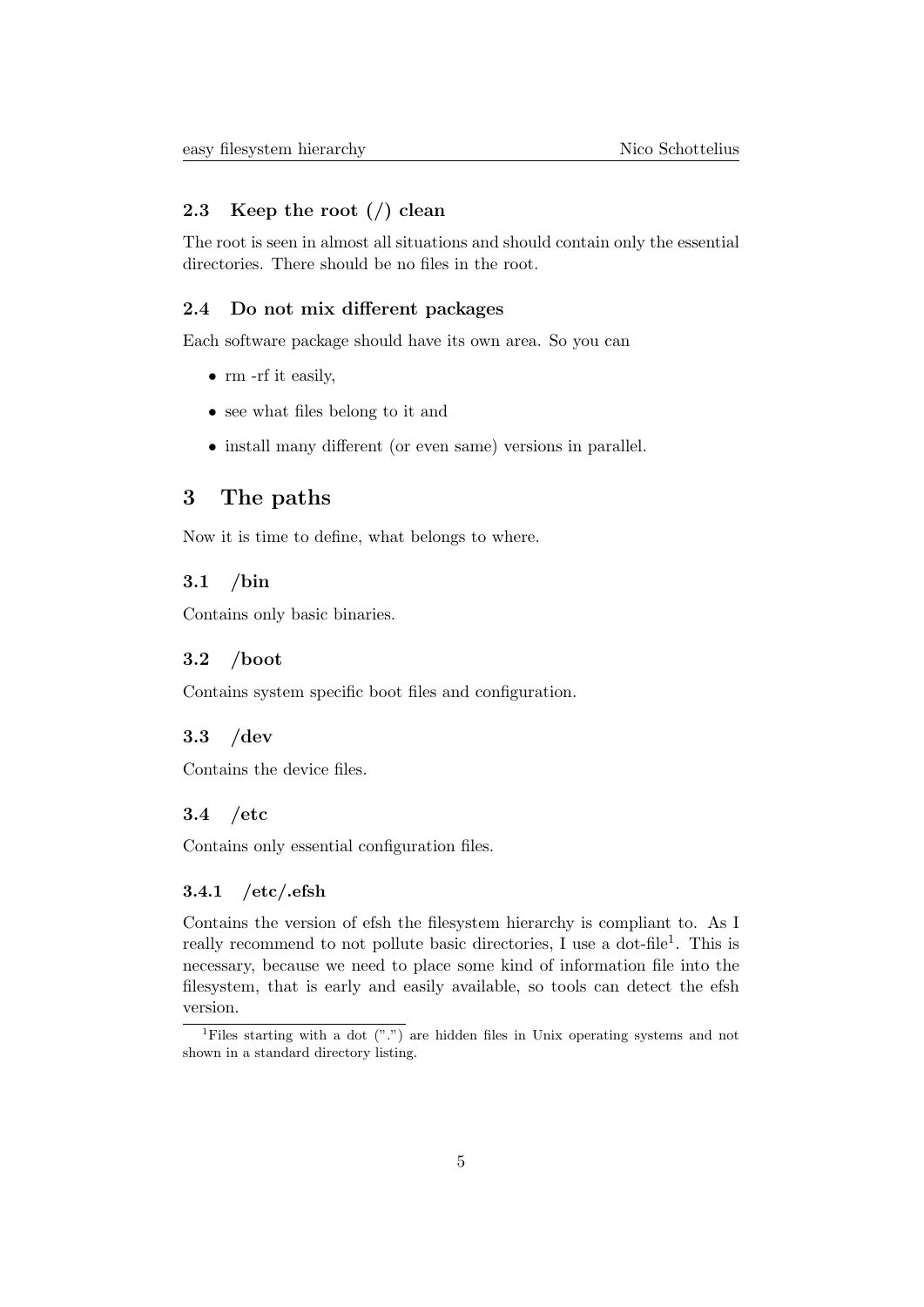### 3.5 /home

Contains all data from users and servers. That means no data dispersion like in /usr/local/www and /usr/local/pgsql or /var/lib/www or ... All data belongs below /home. The main idea is to never make the sysadmin search for data, but to make it available in a single place.

## 3.5.1 /home/groups

Contains data from the groups. So people can easily work together.

## 3.5.2 /home/services

Contains data from the services.

#### 3.5.3 /home/users

Contains data from the users. That means all home directories (with the exemption of the root users home directory).

## 3.6 /lib

Contains only basic libraries.

#### 3.7 /mnt

Contains temporarily mounted filesystems. Permanently mounted filesystems belong to where they are needed (for instance /home/services/mail/queue).

## 3.8 /proc

Contains a virtual filesystem containing all processes.

#### 3.9 /root

Home directory of the root user. Must be on / to prevent problems, if /home is not accessable.

#### 3.10 /sbin

Contains only basic super user binaries. Permissions should be 0750, root:root.

## 3.11 /tmp

Can be used for temporary files.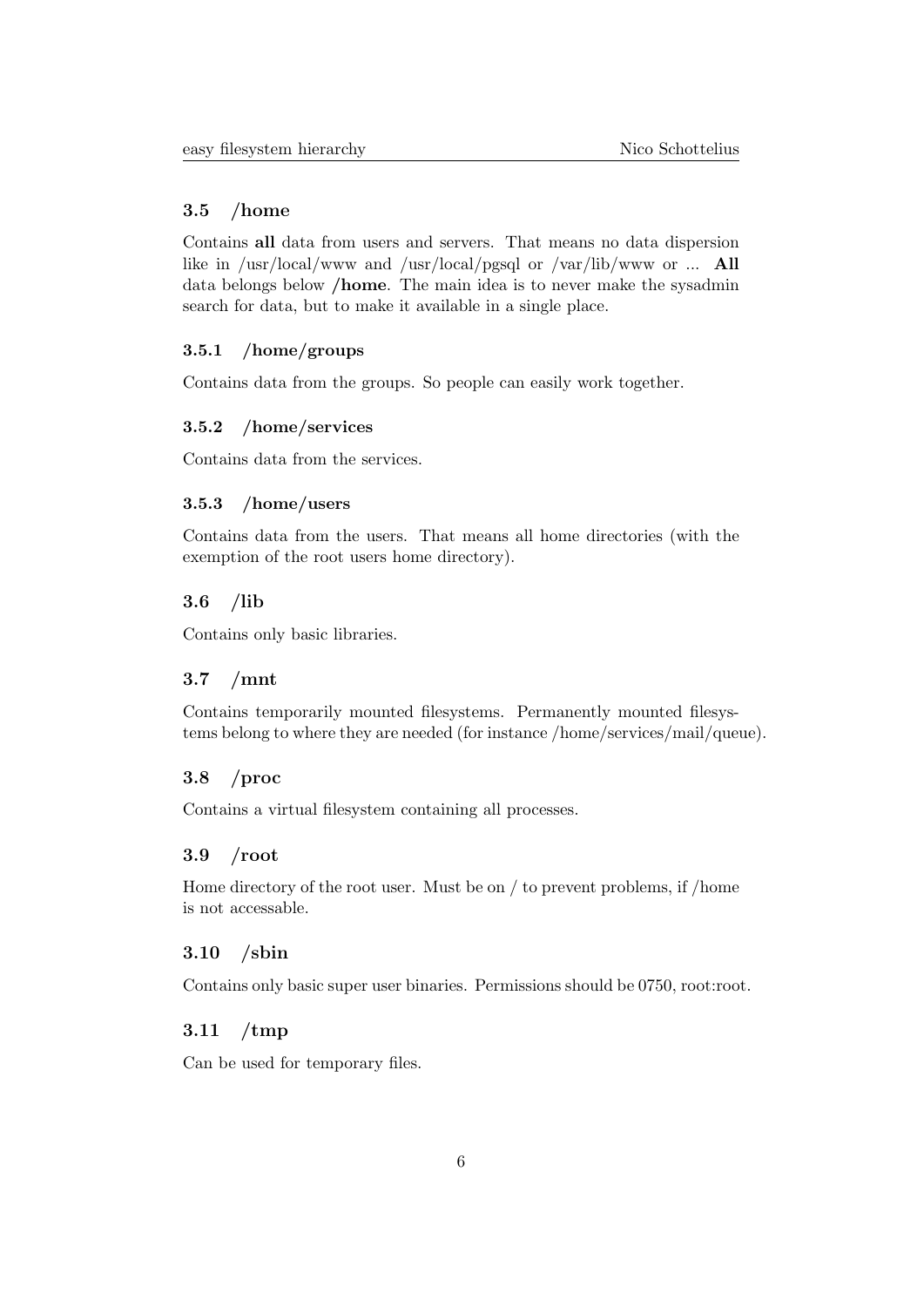### 3.12 /usr

Contains non basic software packages.

## 3.13 /usr/bin

Contains links to binaries under  $/usr/packages/*/bin.$ 

## 3.14 /usr/include

Same as in /usr/bin, only headers are linked from /usr/packages/\*/include.

## 3.15 /usr/lib

Same as in /usr/bin, only libraries are linked from /usr/packages/\*/lib.

## 3.16 /usr/packages

Contains the software packages in a subdirectory for each version:

- $/usr/packages/gpm-2.0$
- $/$ usr $/$ packages $/$ apache-2.2p12+hotfix42
- /usr/packages/apache-2.2.1
- $\bullet$  ...

Each software package should contain its own bin, include, lib, libexec, sbin, share, ..., if needed.

## $3.17$  /usr/sbin

Contains links to binaries under  $/usr/packages/*/sbin$ . Same as in /usr/bin, only super user binaries are linked from /usr/packages/\*/sbin.

## 3.18 /usr/share

Contains links to files under  $/usr/packages/*/share.$ 

## 3.19 /var

Contains variable data like logs.

### 3.19.1 /var/log

Contains the system logfiles.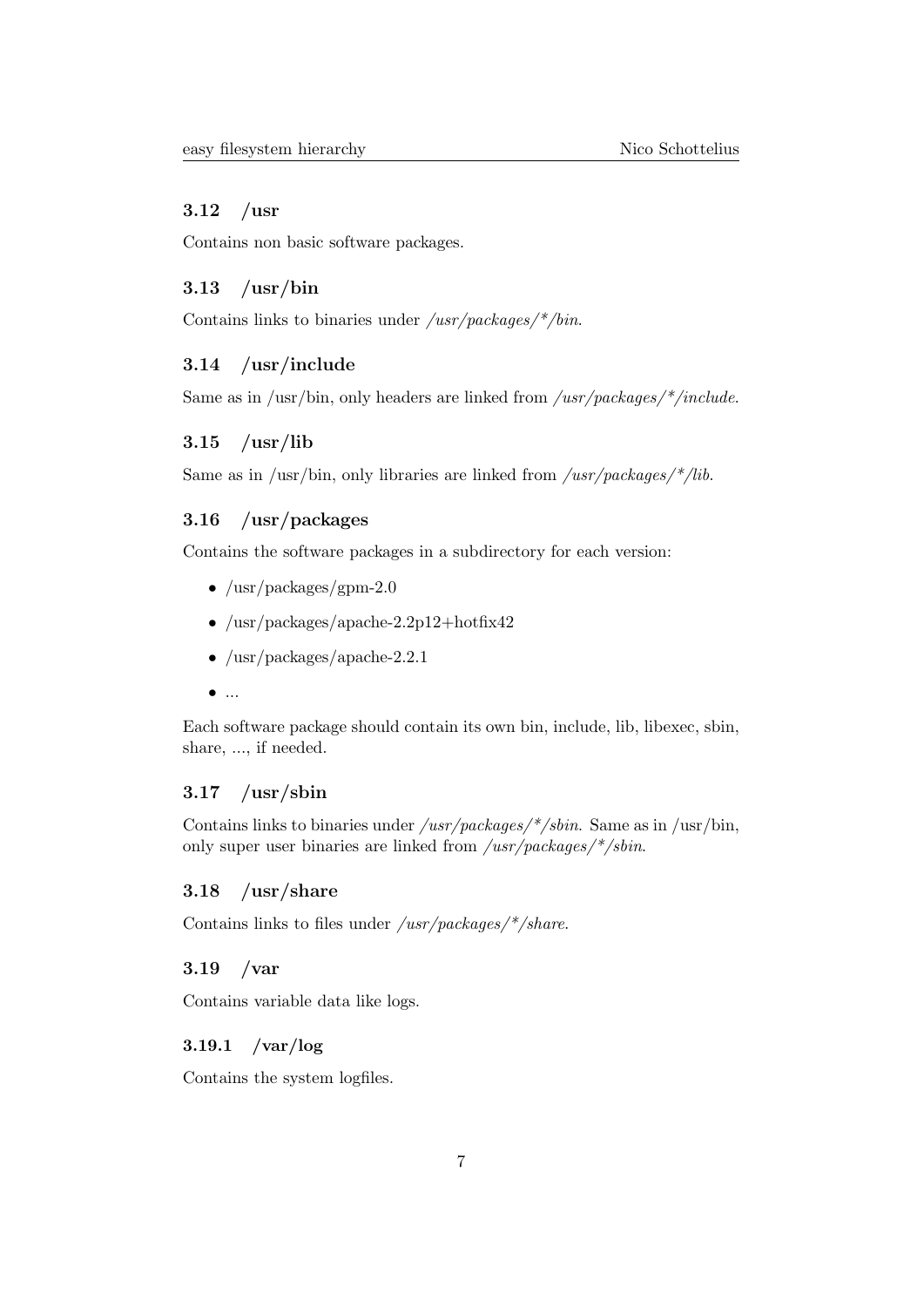## 4 Operating specific paths

There should be less possible. But as we have to carry on history, we have to support them until we find a better solution.

## 4.1 Linux

#### 4.1.1 /sys

Contains kernel information.

## 5 Obsoleted paths

## 5.1 /media

Is senseless, as we have /mnt. Do not put unecessary paths into the root directory.

## 5.2 /opt

Is replaced by /usr/packages.

## 5.3 /usr/libexec

Is not necessary, the binaries in libexec are only called by the same package (per definition) and are thus best placed into "'/usr/packages/name/libexec"'.

## 5.4 /usr/local

There is no need to make a mess in /usr/local with different software packages, if each package can have its own mess in /usr/packages/*name*.

## 6 Misc

To make it easier to understand how it looks like.

#### 6.1 Real life examples

Efsh is not only theory, but already in use.

## $6.1.1$  /etc/.efsh

Contains "0.1.1" (without the quotes, including a new line).

#### 6.1.2 /home/users/nico

This is my home directory on all servers and hosts I manage.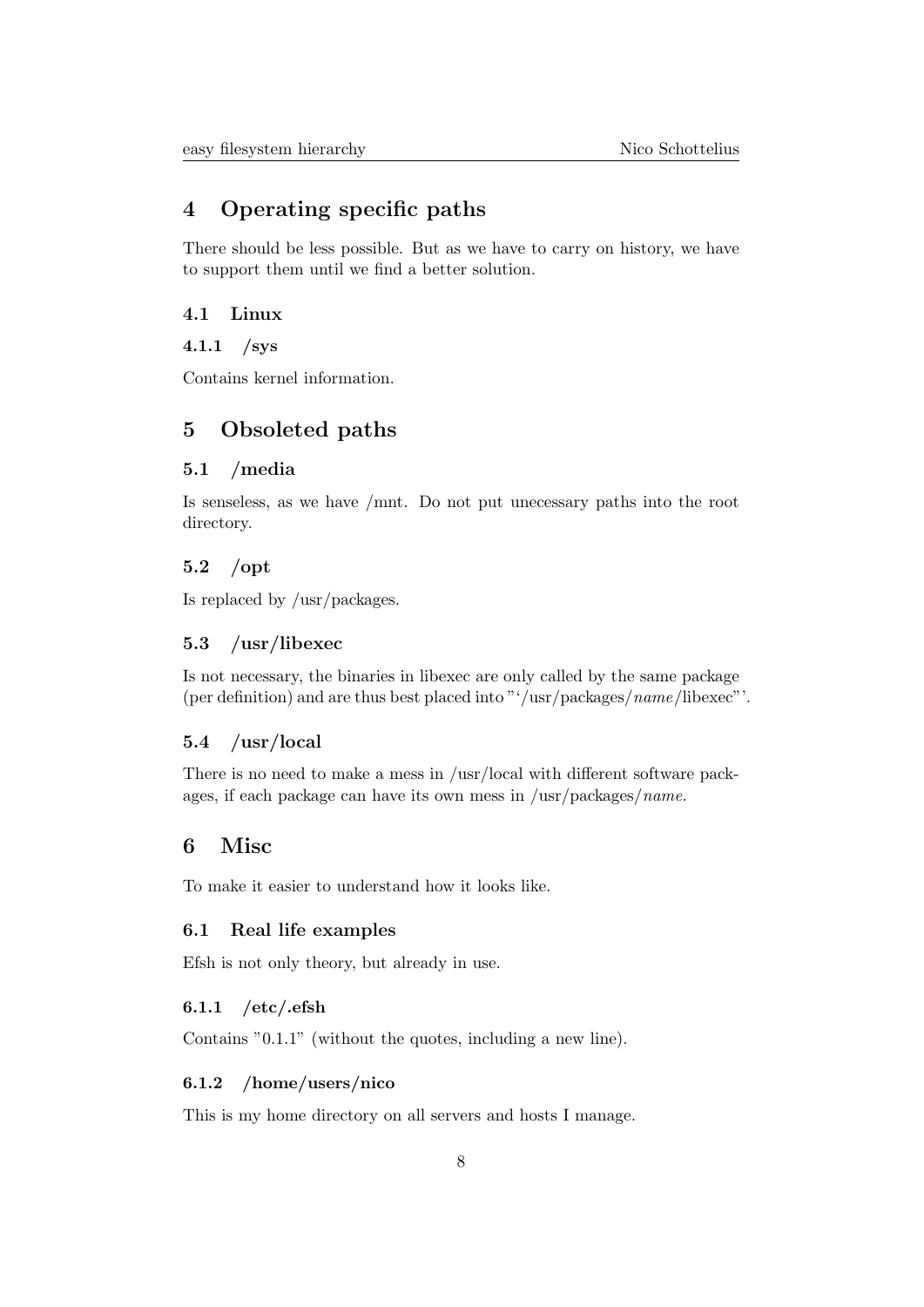#### 6.1.3 /home/groups/finance

Contains documents from the finance department. The directory has  $ACIs<sup>2</sup>$ applied, so every new document is read and writable by all members of the finance group.

### 6.1.4 /home/services/ftp

Contains the ftp root directory.

## 6.1.5 /home/services/www/nico/org/schottelius/unix/www

Contains the www data of unix.schottelius.org, which is owned by nico. The access and error log is placed below /home/services/www/nico/org/schottelius/unix/logs, which is **not** owned by *nico*, but by the *www* user.

## 6.1.6 /usr/packages/eboard-1.0.4

Eboard in version 1.0.4.

## 6.1.7 /usr/packages/wmii-hg

Wmii installed from mercurial (hg).

## 6.1.8 /usr/packages/wmii-hg-20071102.1

Wmii installed from mercurial (hg), but with the version appended, so I can have more than one version from mercurial installed.

## 6.1.9 /usr/packages/xscreensaver-5.04/libexec/\*

Screensavers from the xscreensaver package.

## 6.2 The future

Efsh is in a quite early development state and is missing non-Linux operating specific details. Though it will not grow much anymore, as it is intented to be small.

#### 6.3 Thanks go to ...

In chronical order

- Dominik Meister
	- For correcting typos

 $\rm ^2Access$  control lists